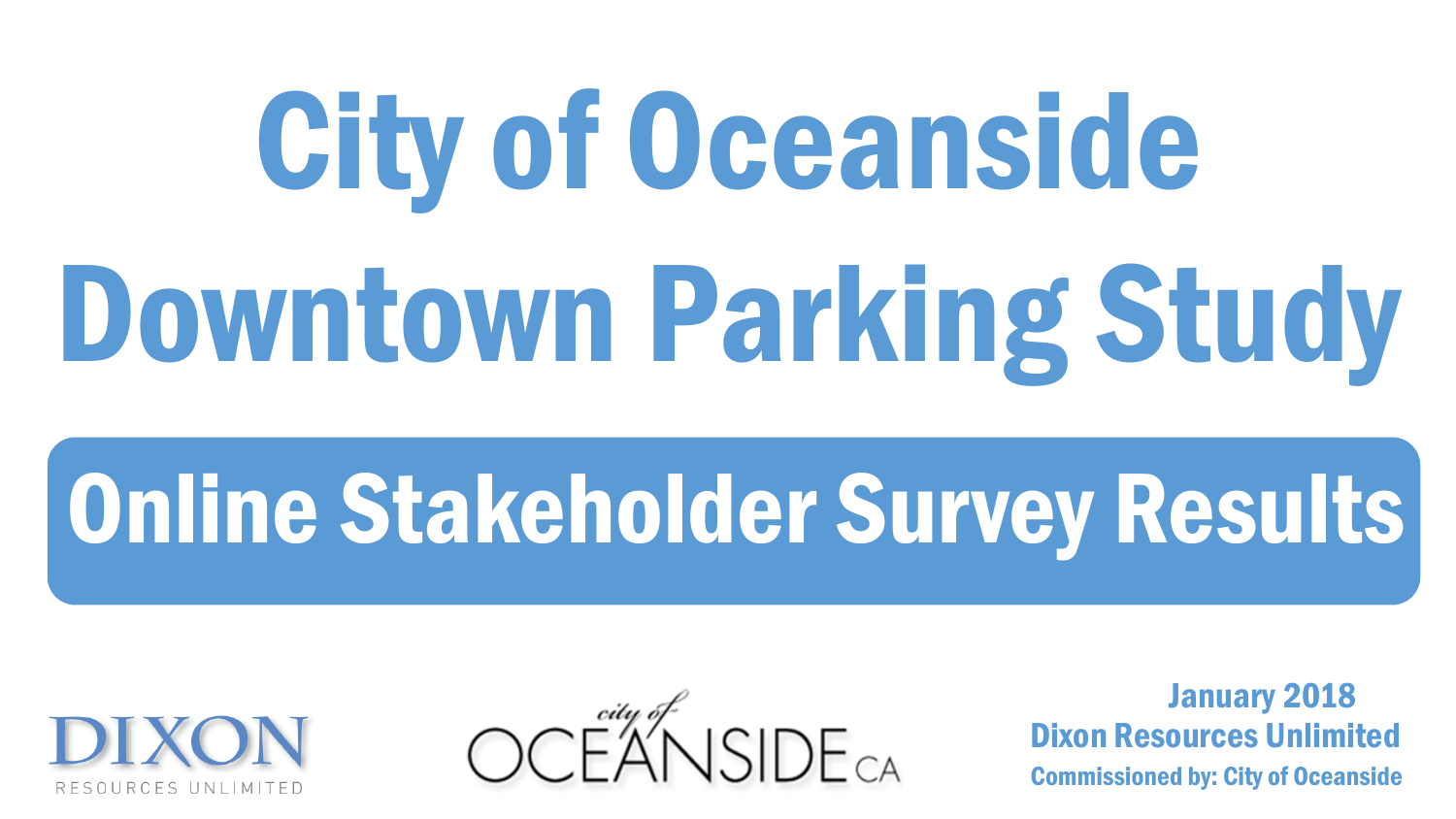# Online Survey Methodology

- Promoted via City Facebook and Twitter pages December 13, 2018 January 18, 2019
- Distributed to 1,200+ Main Street Association stakeholders
- Promoted online via North County Daily Star
- Two stakeholder surveys
	- Downtown businesses
		- 12 questions
		- 14 total responses as of January 11, 2019
	- Oceanside residents
		- 13 questions
		- 180 total responses as of January 11, 2019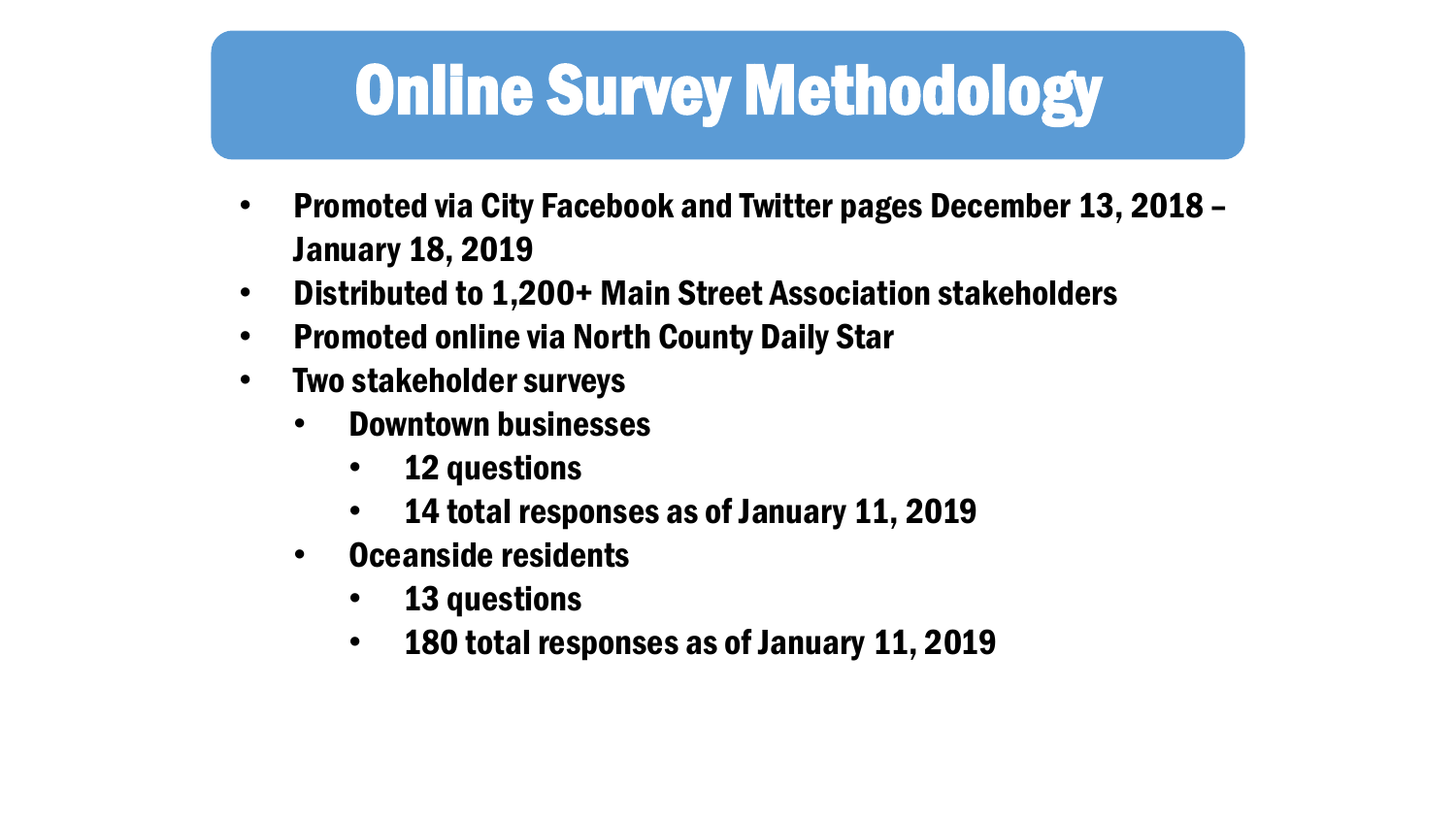# Downtown Business Survey Results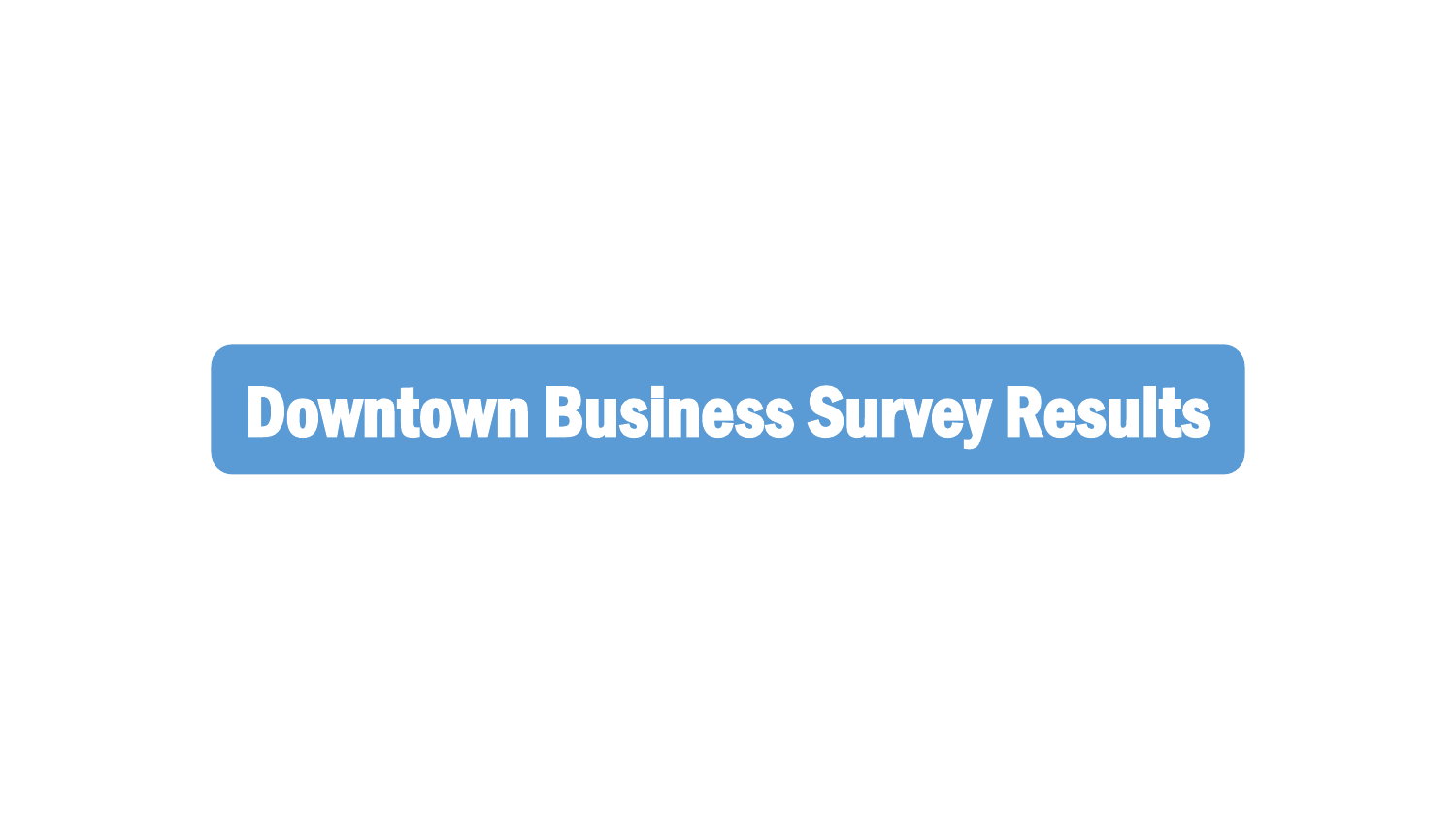# 1. Where is your business located?

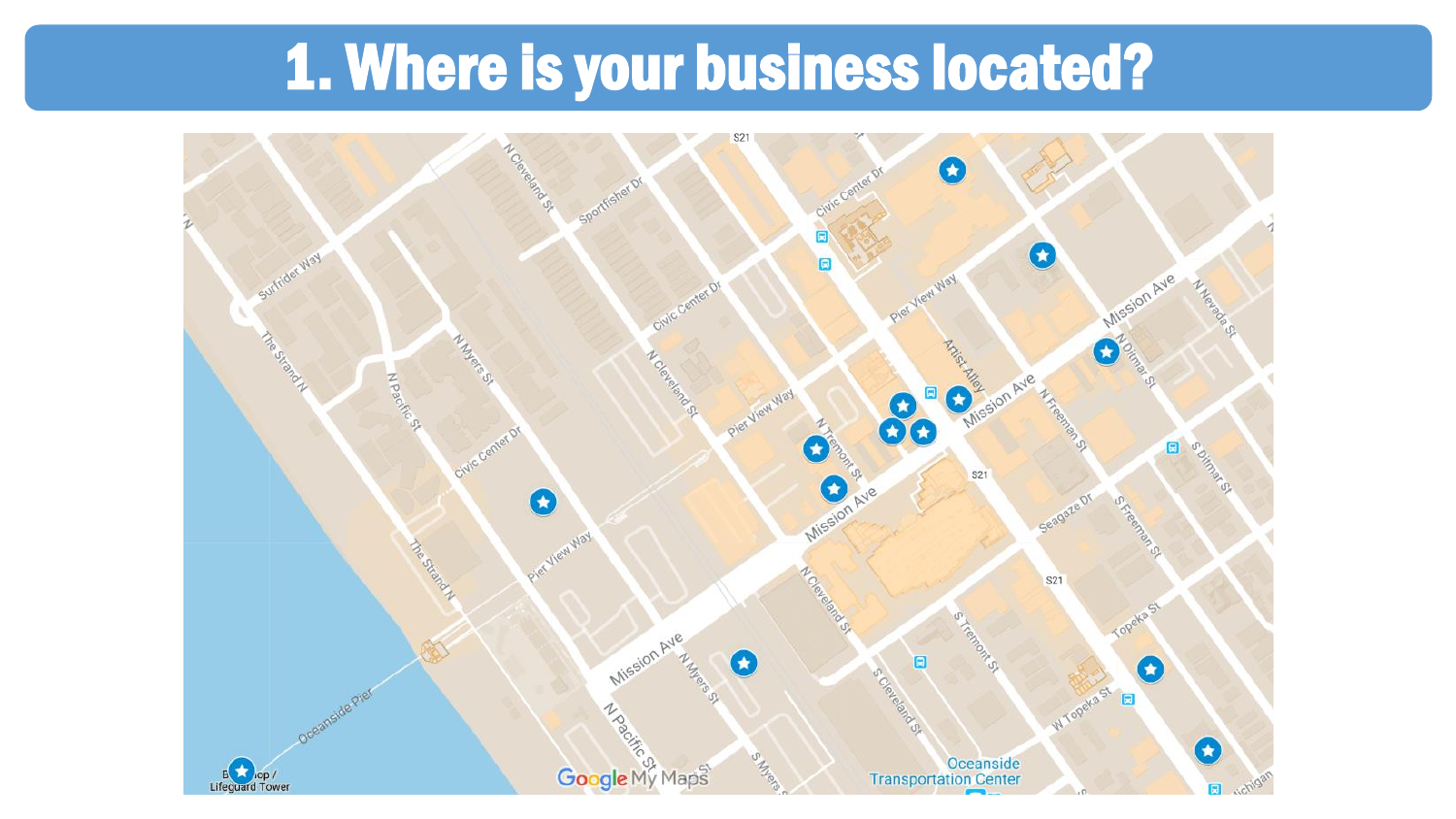# 2. What type of business do you operate?

• 57% of respondents operate a retail establishment or restaurant

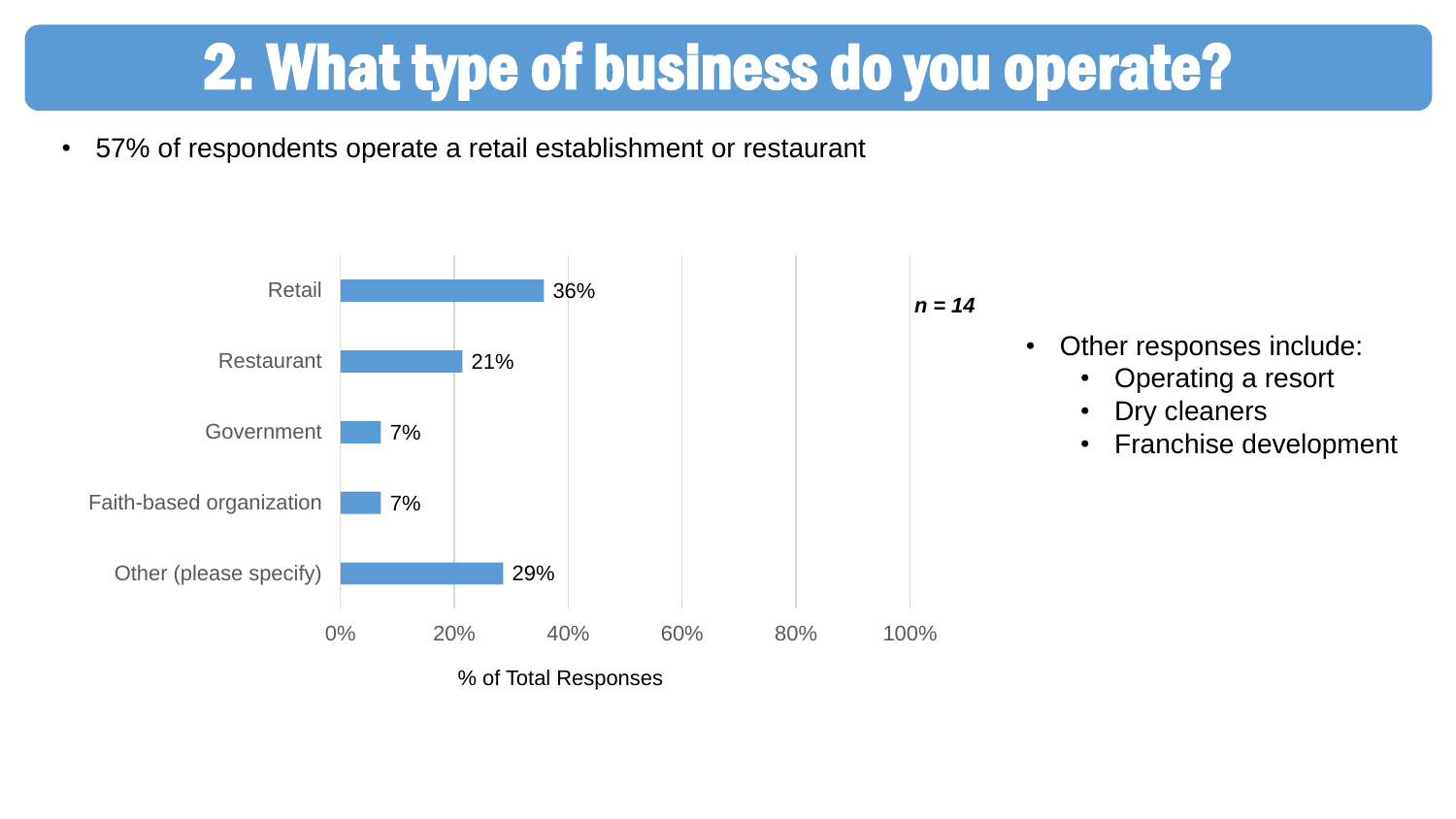### 3. What are your hours of operation?



% of Total Responses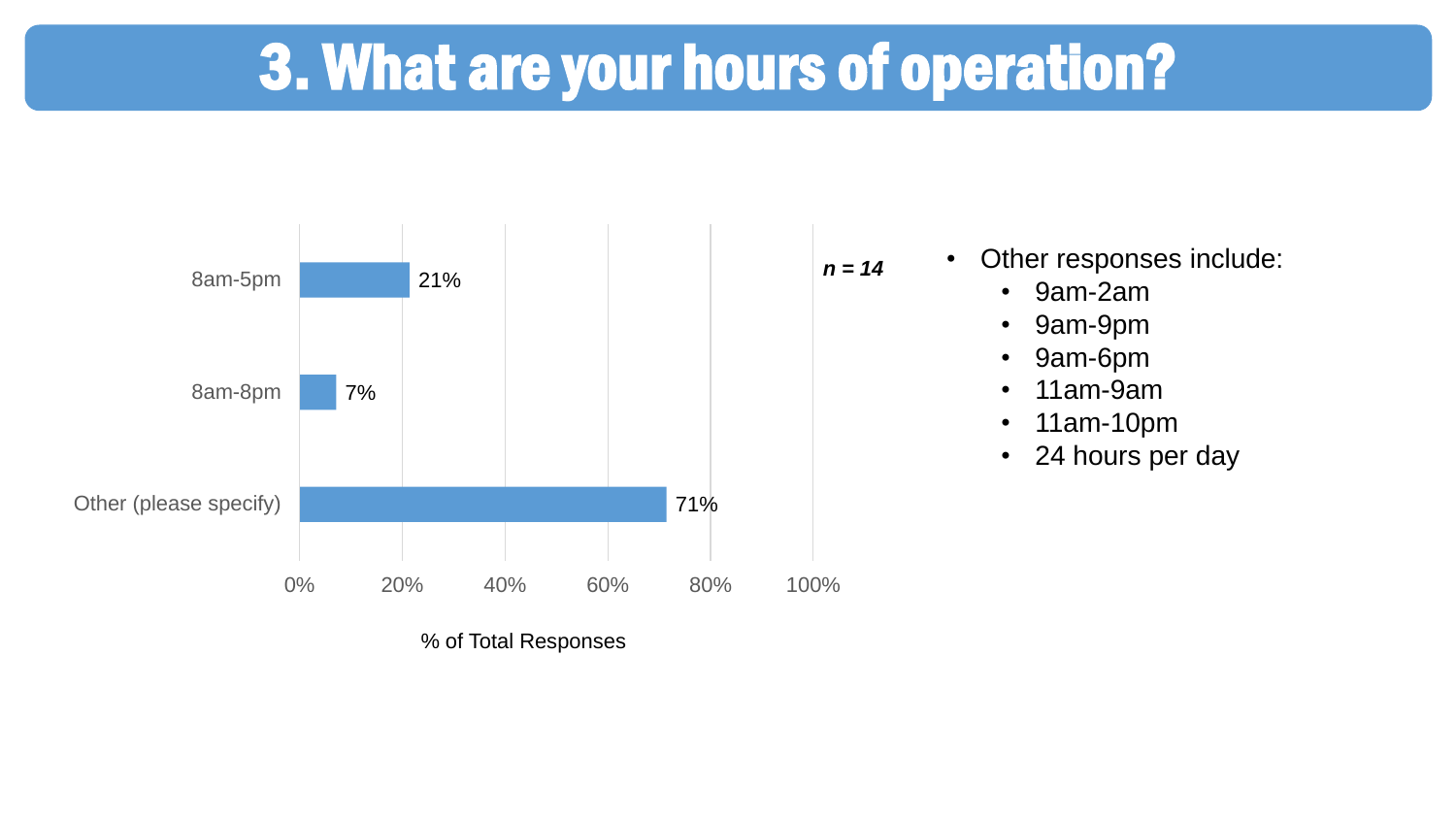#### 4. During normal business hours (8am-5pm) how many employees do you staff at your downtown location?

- 46% of respondents indicate they staff their downtown location with 10 or fewer employees during normal business hours
- 15% of respondents indicate they staff their downtown location with more than 20 employees during normal business hours

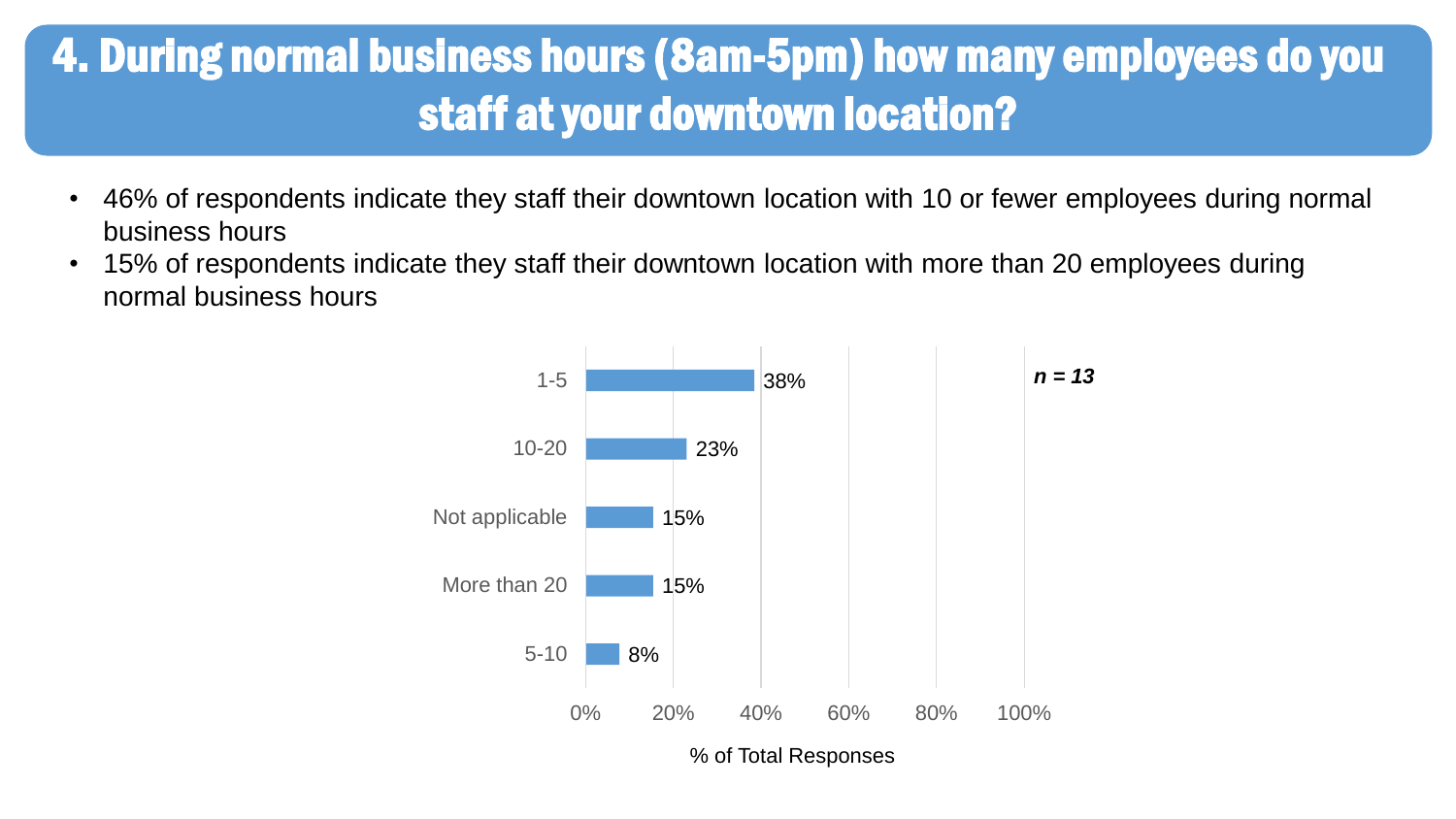#### 5. During the hours of 11am-midnight, how many employees do you staff at your downtown location?

• More than half (54%) of respondents indicate they staff their downtown location with 10 or fewer employees between the hours of 11am-midnight

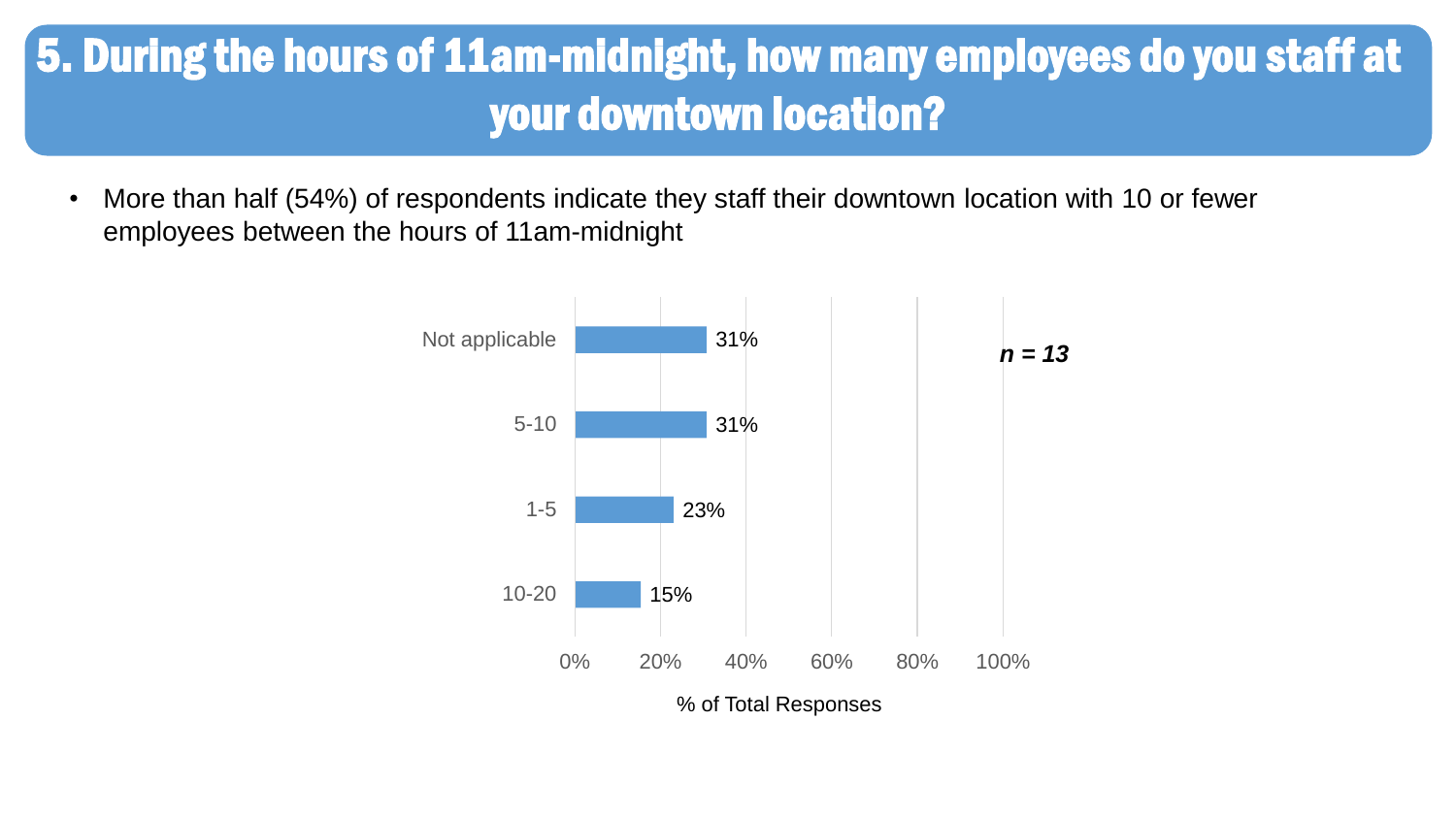#### 6. Which of the following (employees and customers) do you offer private, off-street parking to?

• 46% of respondents offer parking to both customers and employees

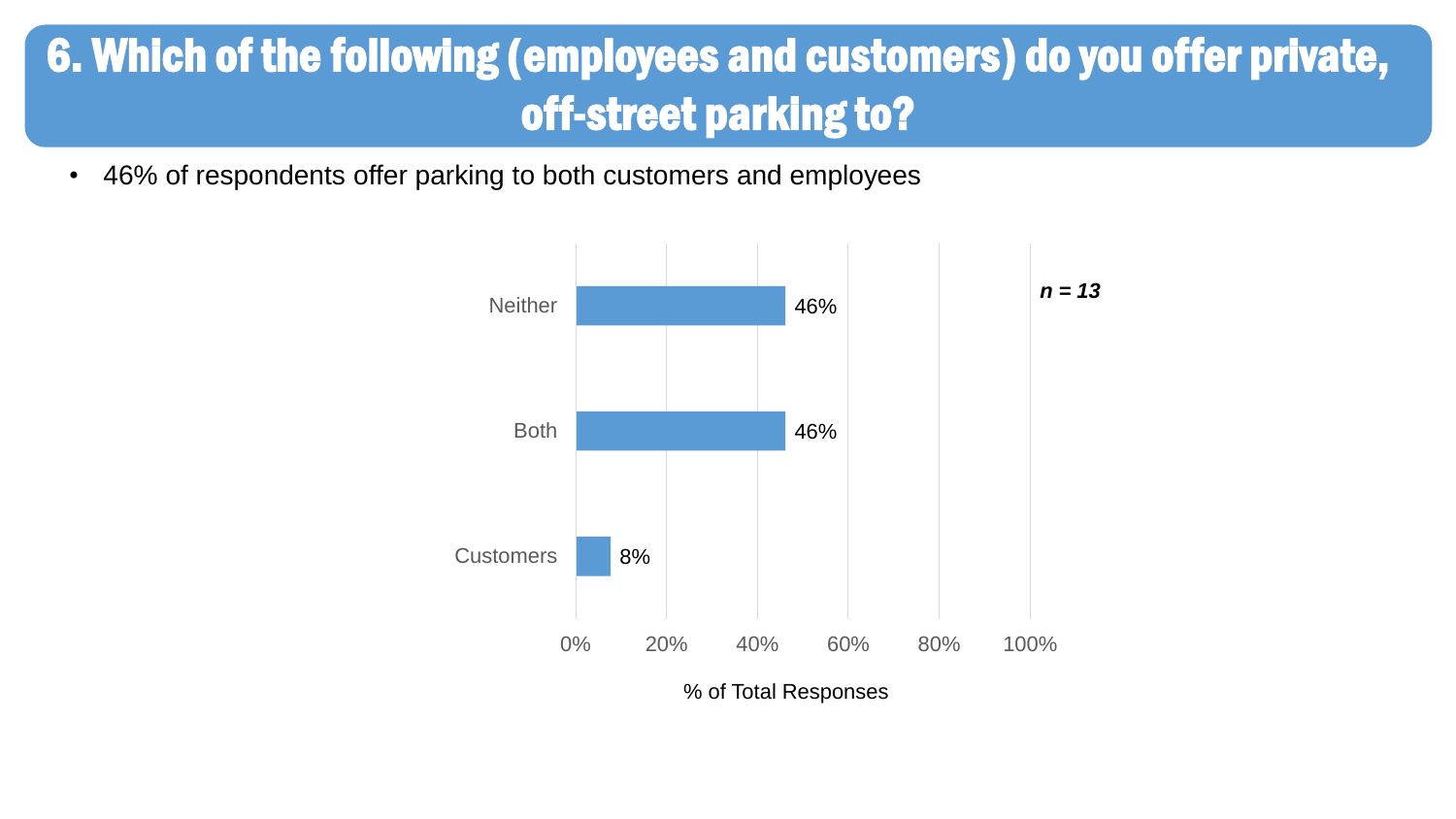#### 7. What modes of transportation do your employees use to commute to work? (Select all that apply)

- 100% of respondents indicated their employees drive to work
- 46% of respondents indicated their employees use public transit or rideshare to commute to work

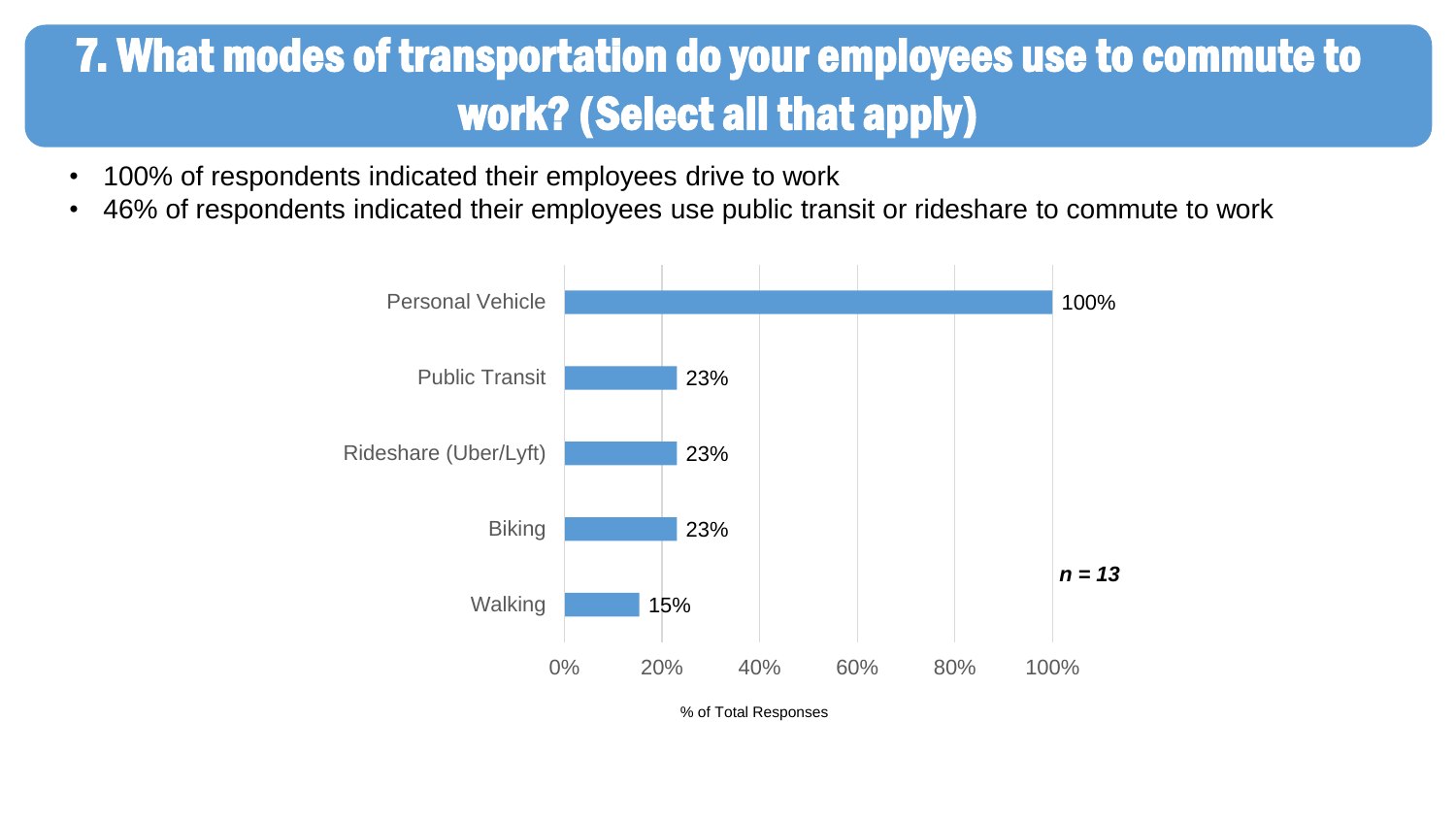#### 8. Would you support expanding paid parking in downtown Oceanside?



• Reasons why respondents would not support expanding paid parking include:

- Paid parking would prohibit visitors/customers from visiting downtown
- Paid parking would be another added expense to employees
- Do not support paid parking fees comparable to San Diego and other coastal communities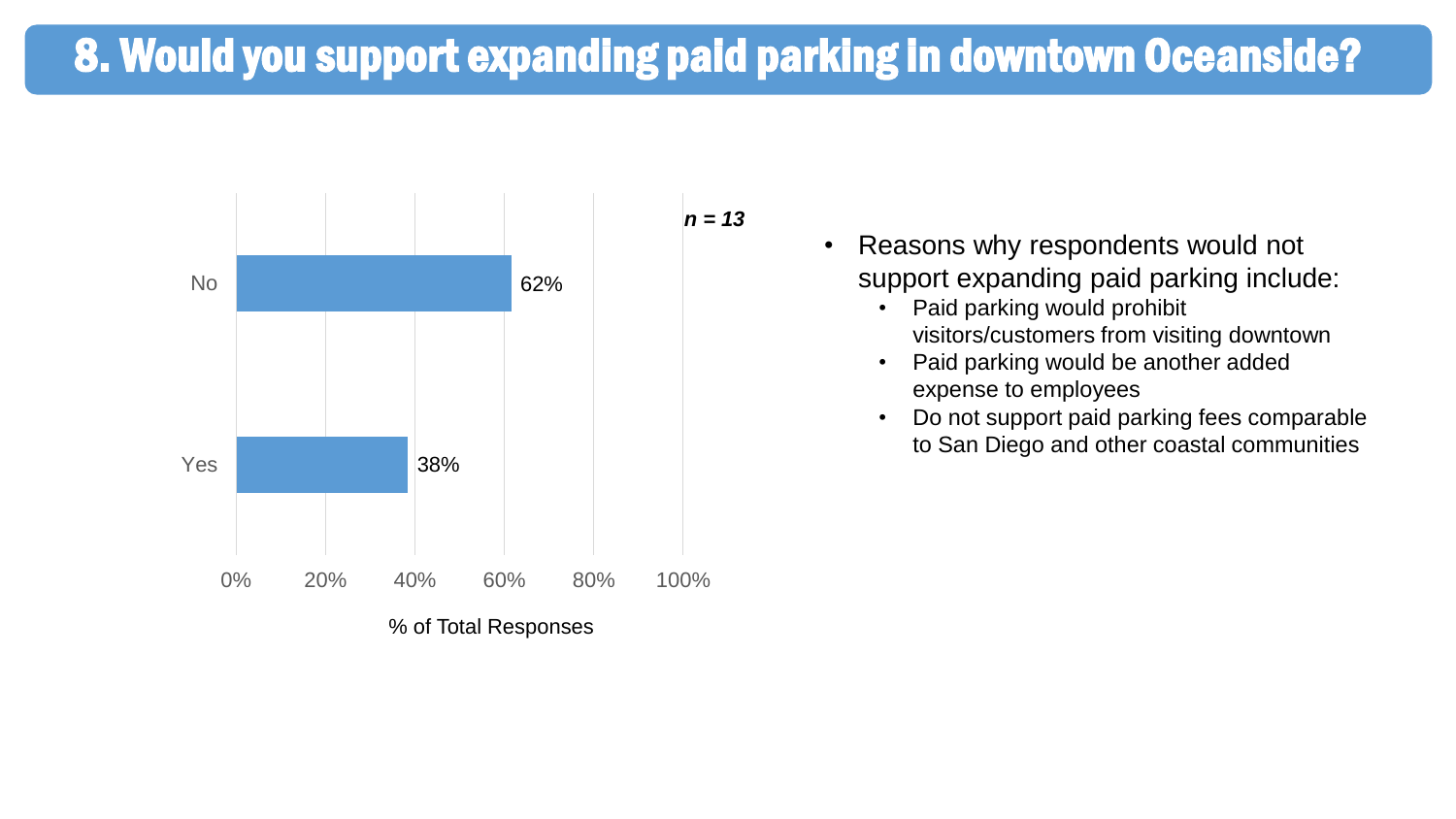#### 9. Would you support a free shuttle service that transports downtown employees from remote parking lots outside of downtown Oceanside?



| • Reasons why respondents would not support a |
|-----------------------------------------------|
| free shuttle service include:                 |

- Free shuttle service would not benefit businesses, but has value to the community
- The added expense to the City could be better used in other areas such as litter collection, sidewalk repair, homelessness
- Would not be convenient for employees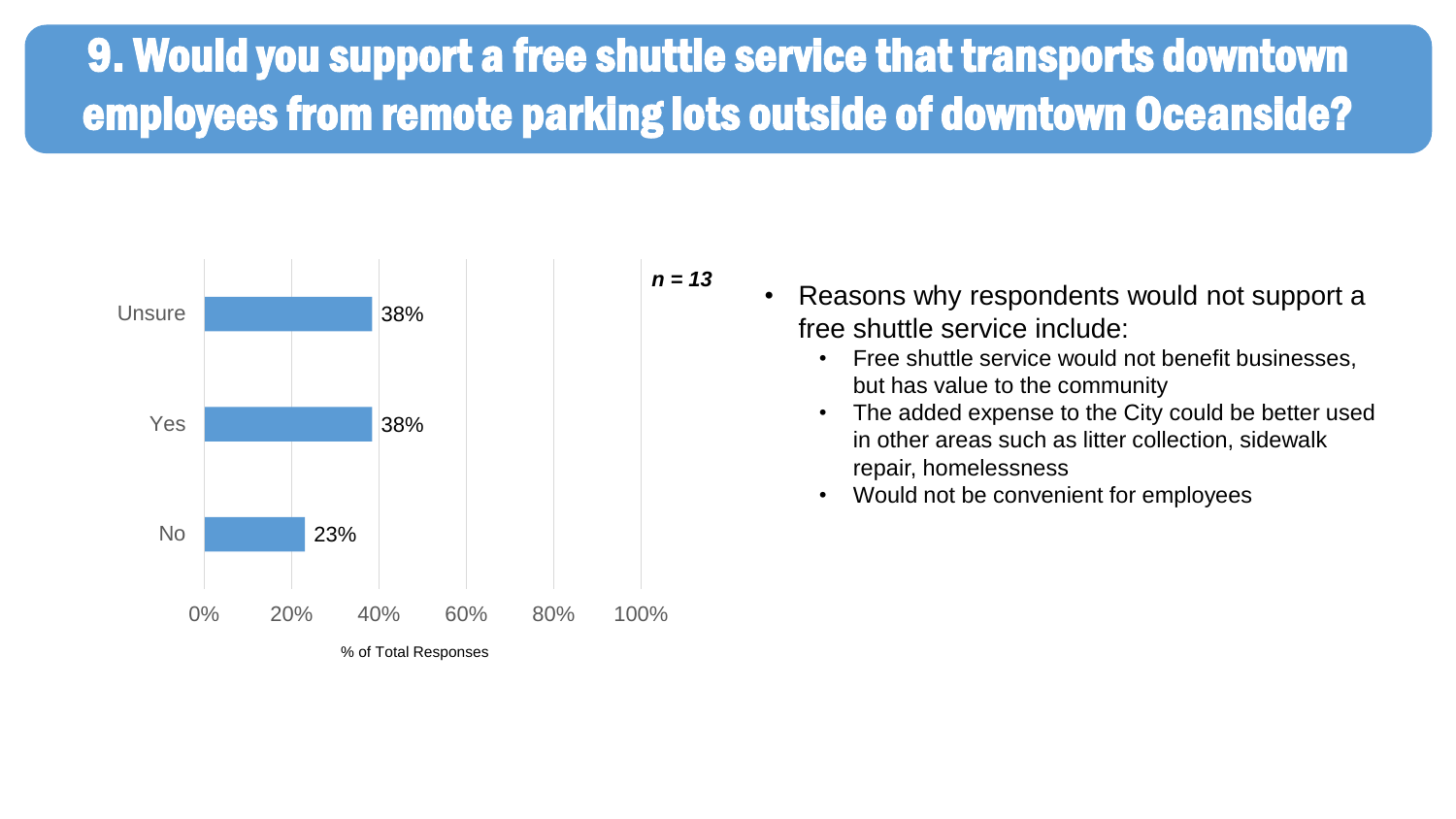#### 10. Do you believe that your customers have ample parking that allows them to easily visit your business?



- Reasons why respondents do not believe their customers have ample parking downtown include:
	- Downtown parking is already limited
	- Timed on-street parking enforcement is not enforced frequently enough
	- Available parking is being occupied by construction workers
	- There is limited parking along Coast Highway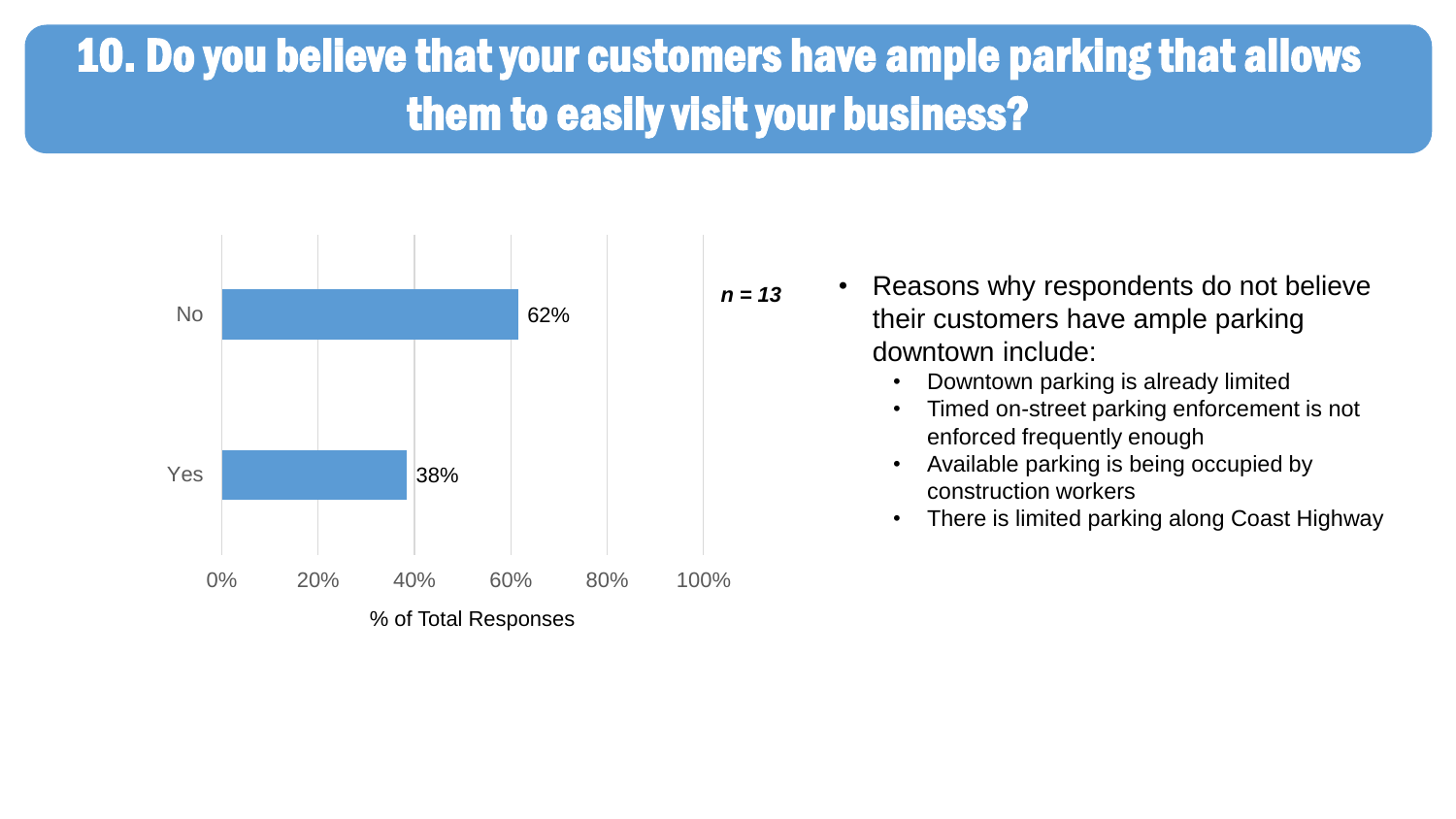#### 11. How long should customers be allowed to park downtown?

• 75% of respondents believe customers should be allowed to park downtown for 3 hours or more

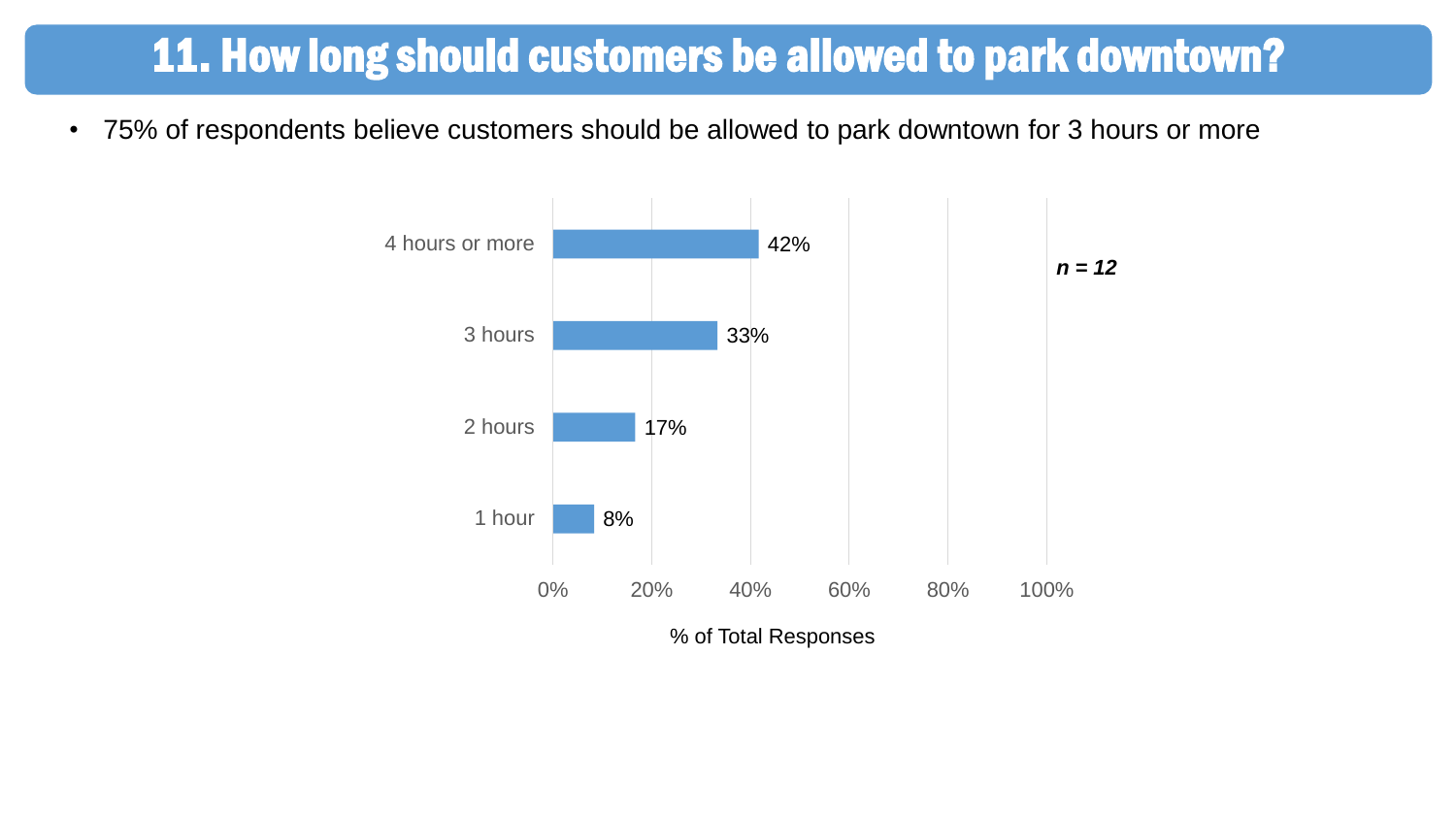#### 12. If you could change one thing about parking in downtown Oceanside, what would it be?

#### **12 responses included:**

- Increase parking downtown
- Improve parking signage
- Offer 24-hour parking in some municipal lots
- Permit oversized vehicles in some municipal lots
- Regulate construction and city employee parking
- Add parking meters east of the railroad tracks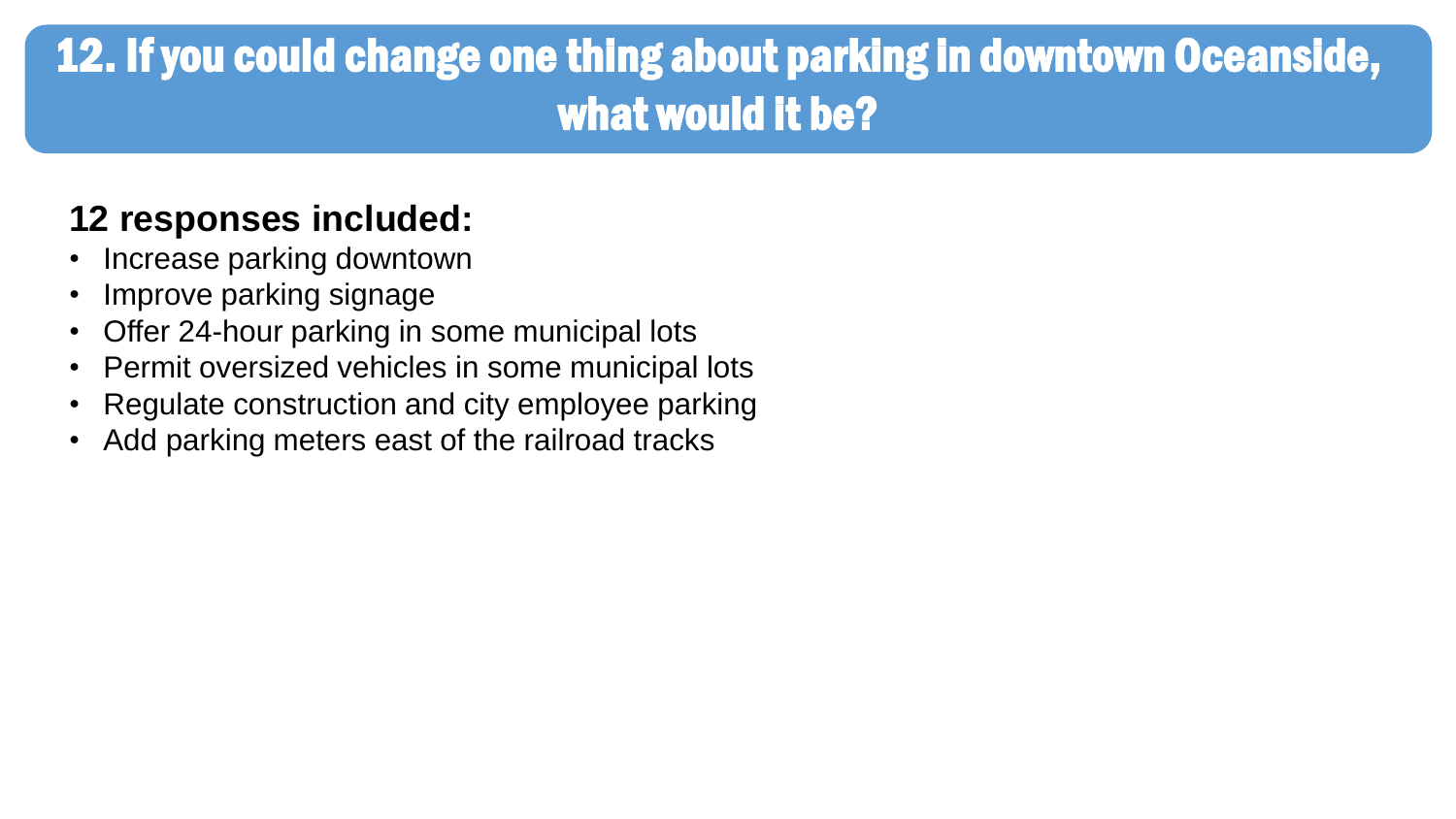# Resident Survey Results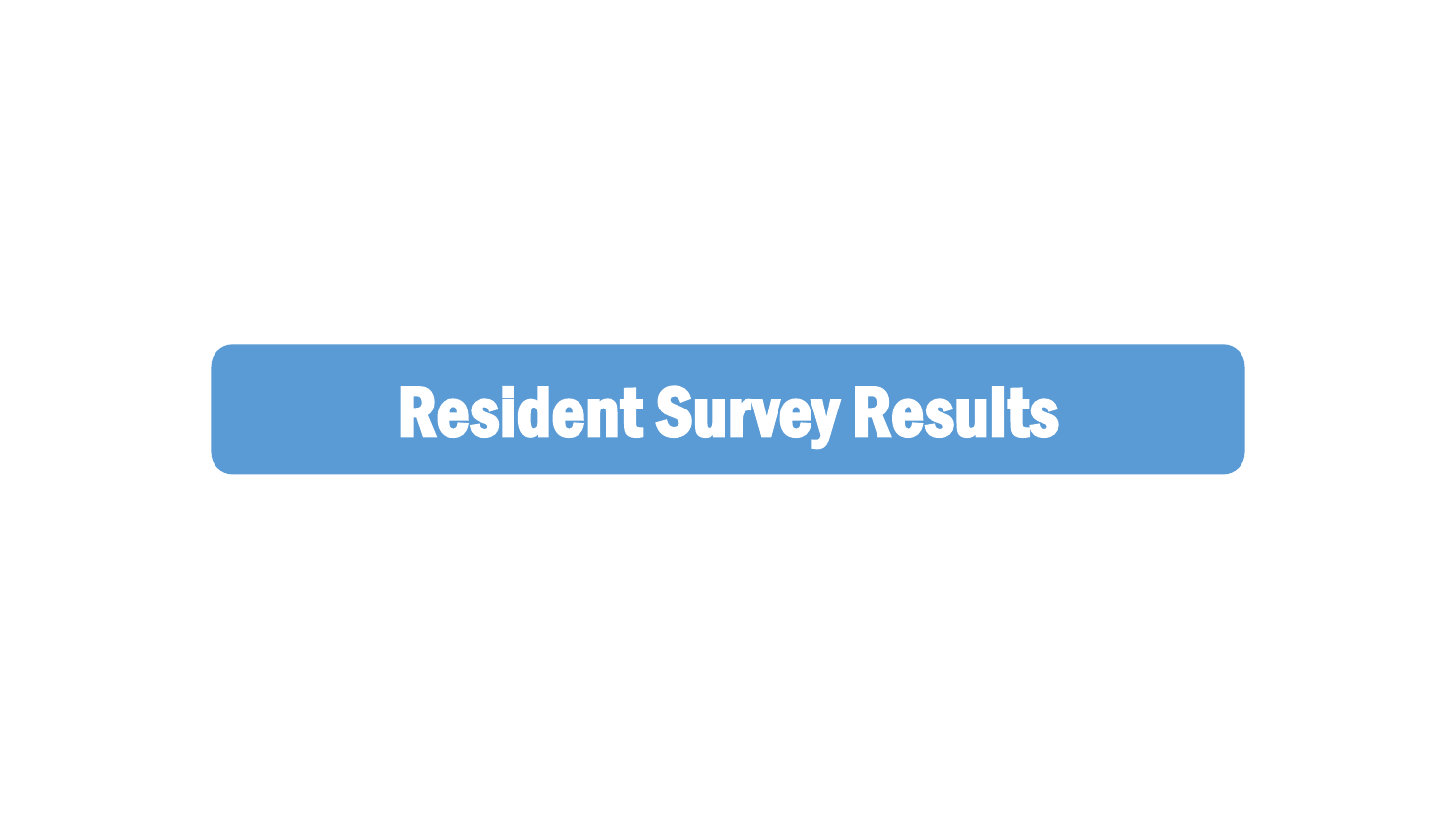#### 1. Where do you live?

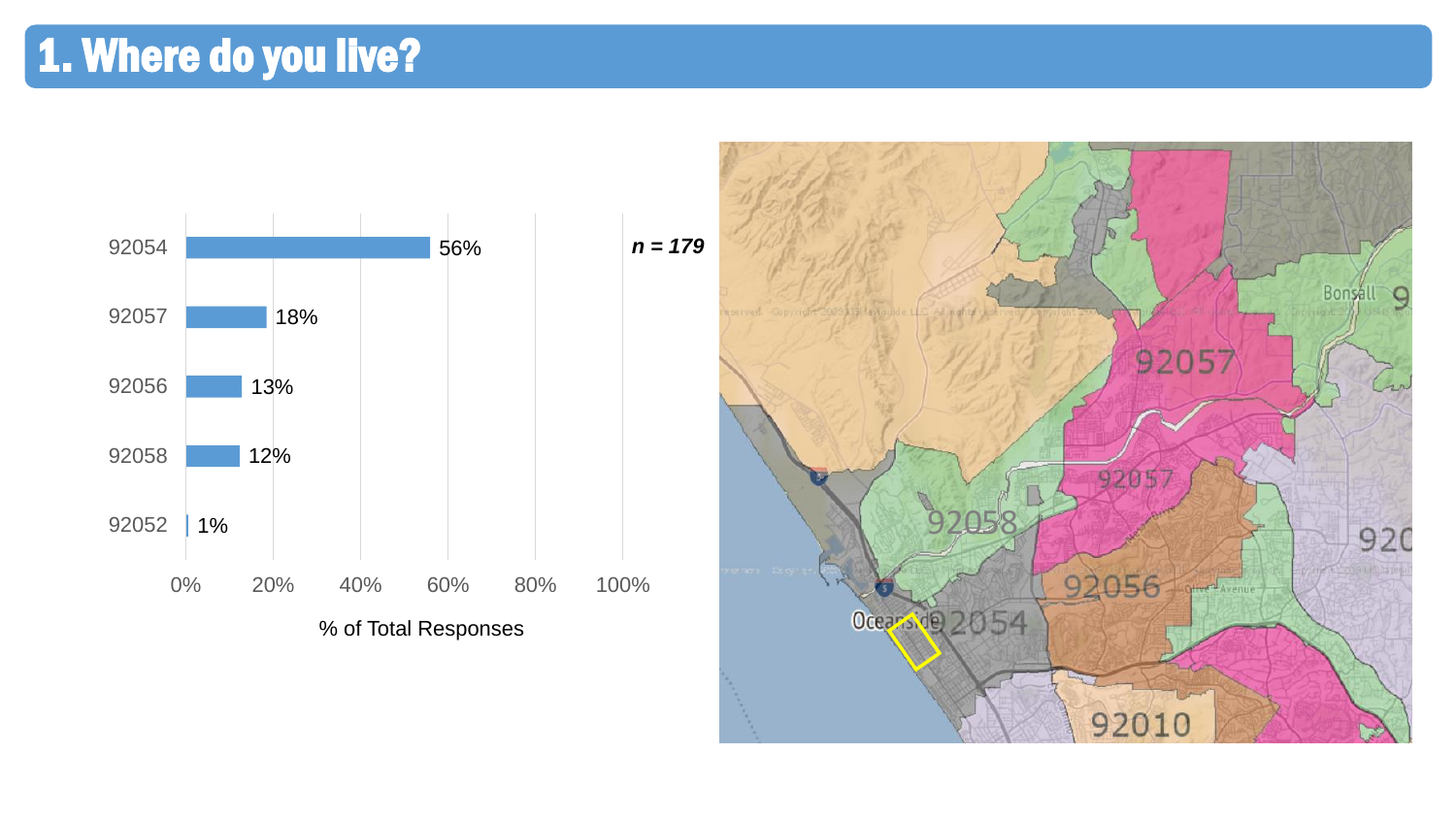#### 2. How often do you visit downtown Oceanside?

- 66% of respondents visit downtown more than once per week
- 28% of respondents visit downtown multiple times a month

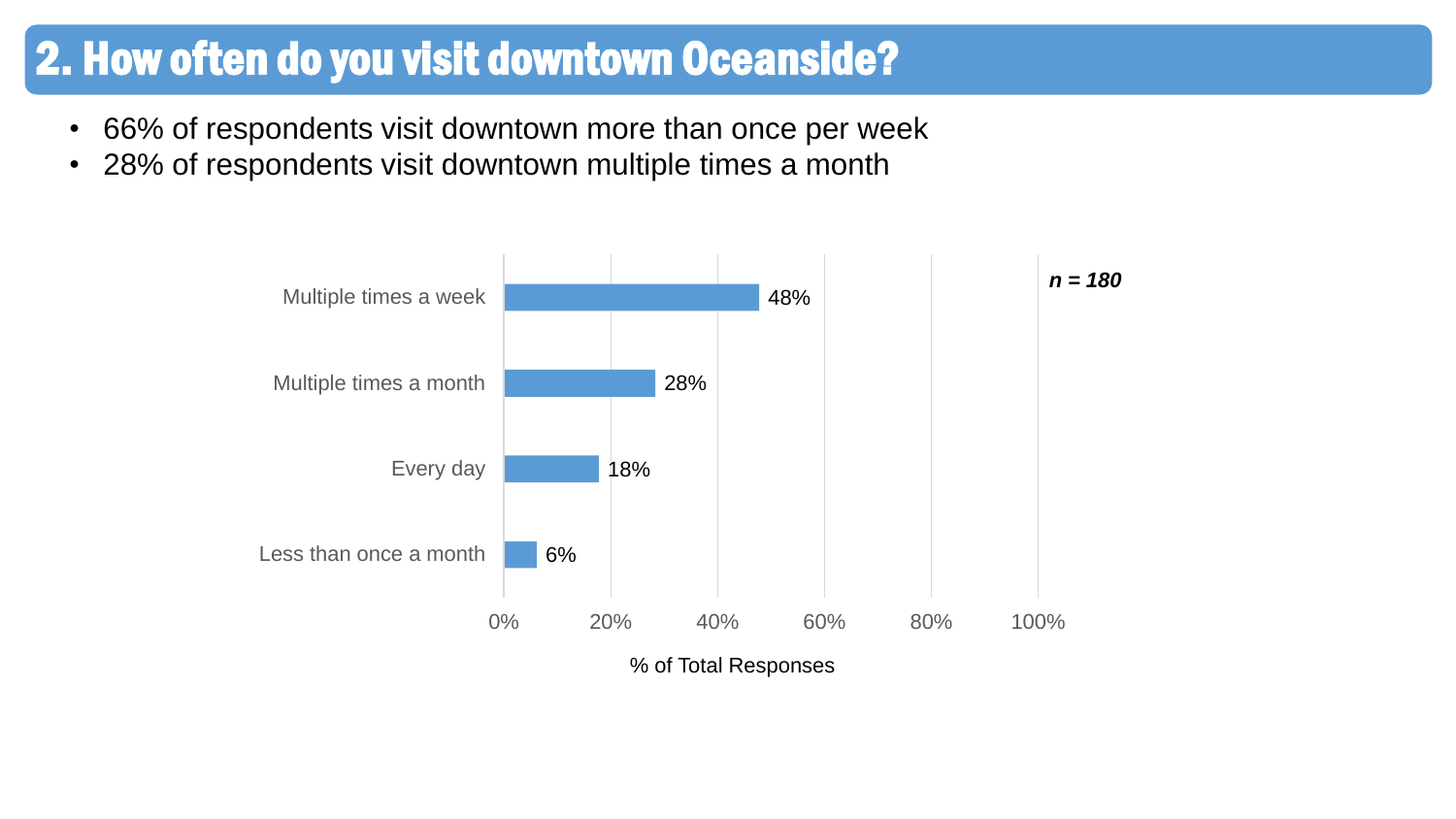#### 3. What was the primary purpose of your most recent visit to downtown?

• 50% of respondents indicated they visited downtown to eat or shop



| Other responses included: |                                   |  |
|---------------------------|-----------------------------------|--|
|                           | • Visiting downtown for a medical |  |
|                           | purpose                           |  |

• Other responses included:

- Recreation
- Going to the theater
- **Volunteering**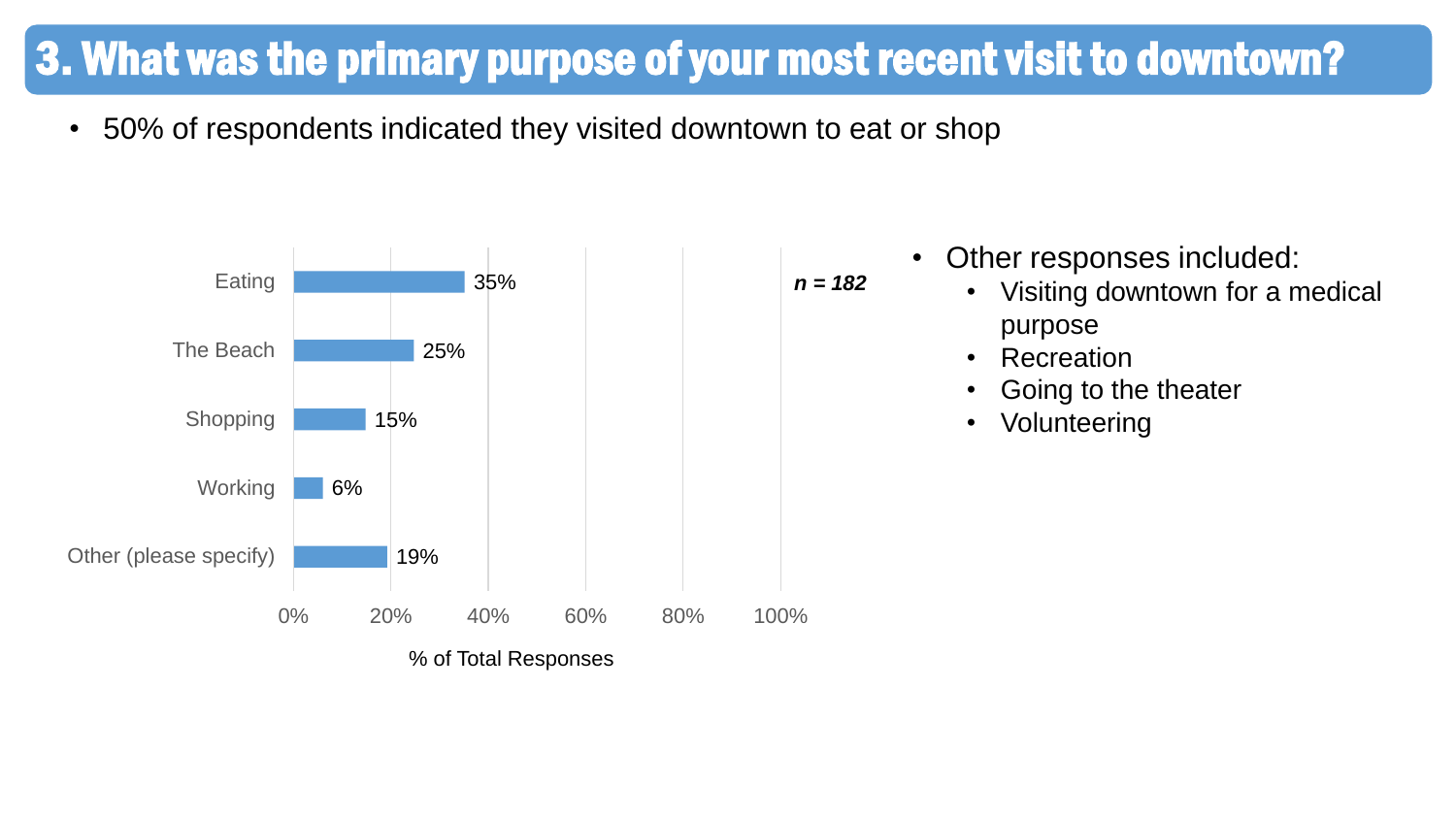#### 4. How long was your visit?

- 50% of trips were 2 hours or less
- 12% of trips were 4 hours or more

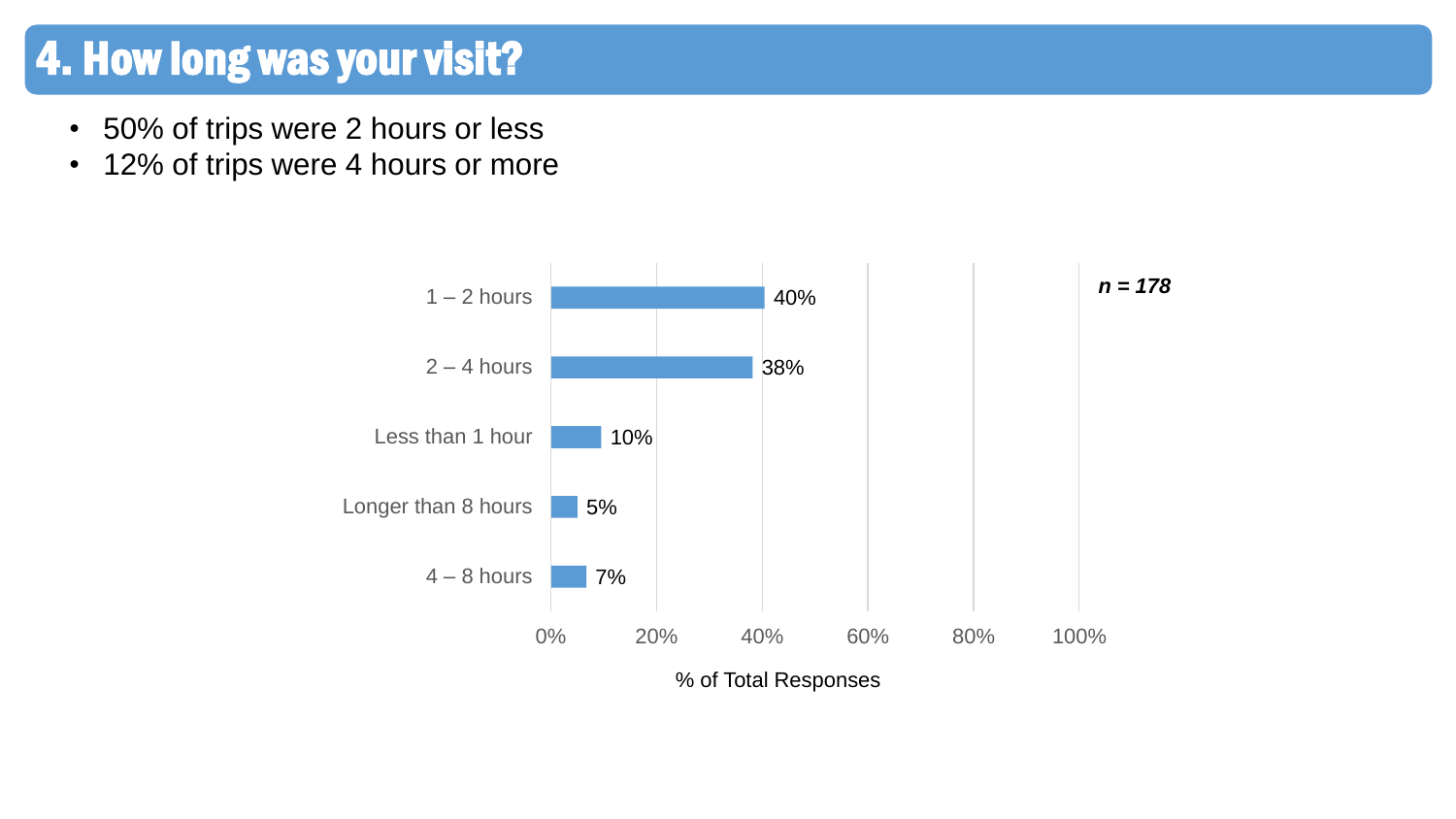#### 5. What mode of transportation did you use to get to downtown?

• 81% of respondents used a personal vehicle to go downtown



% of Total Responses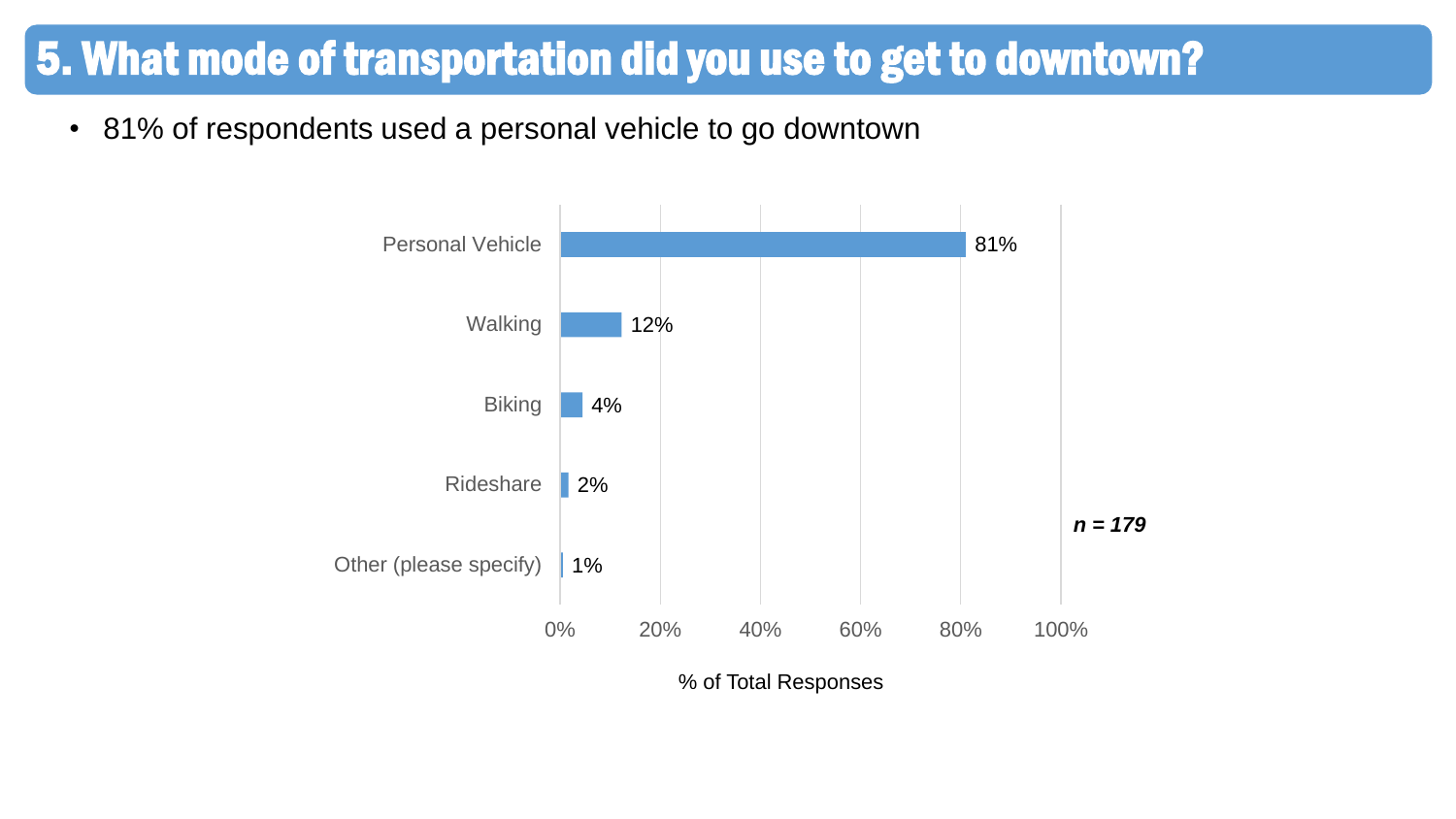#### 6. How long did it take you to find parking?

- 70% of respondents found parking in 10 minutes or less
- 17% found parking immediately
- 13% did not drive



% of Total Responses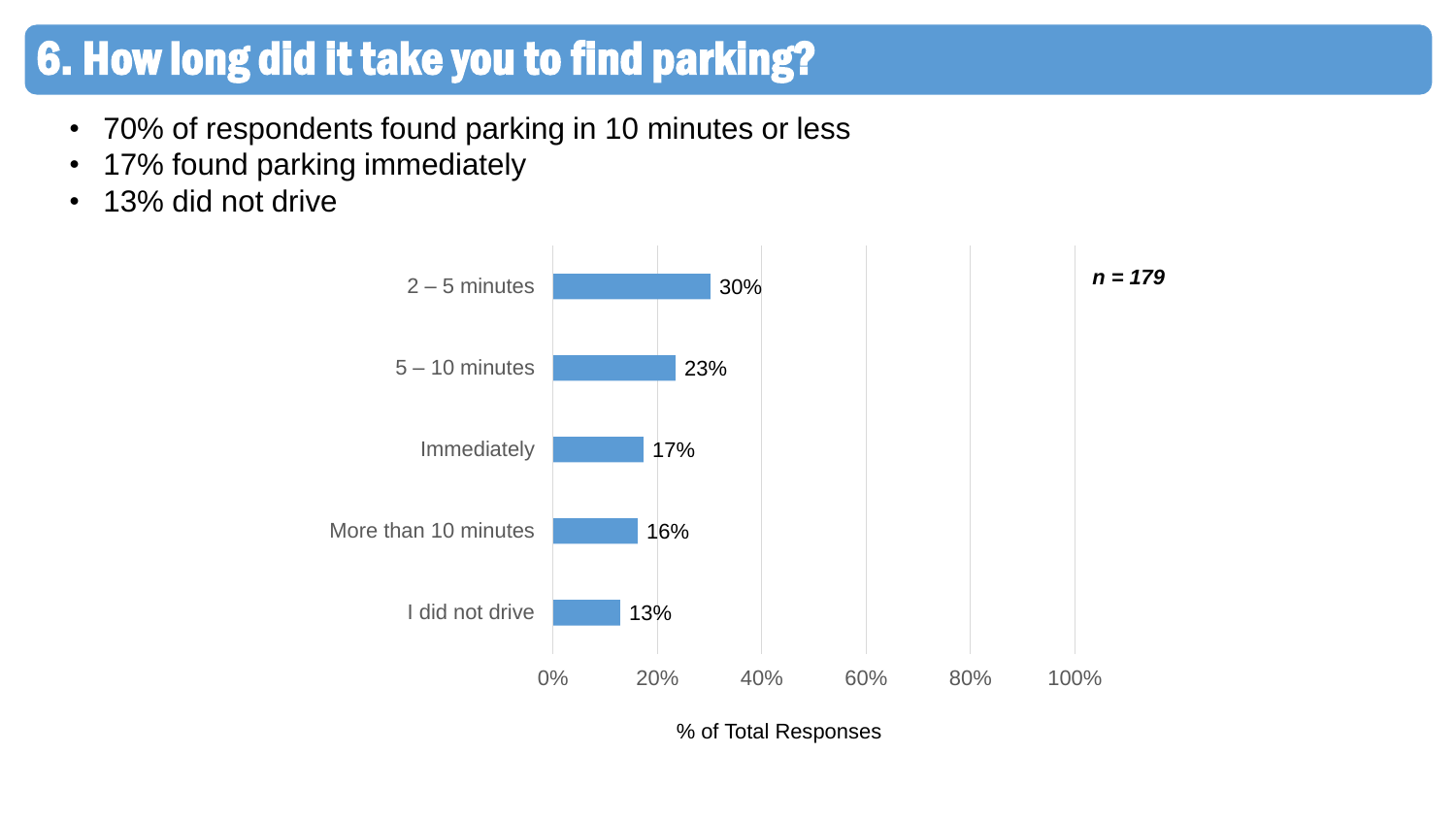#### 7. Where did you park?

- 52% of respondents parked on-street
- 30% of respondents parked at a public parking facility
- 12% did not drive

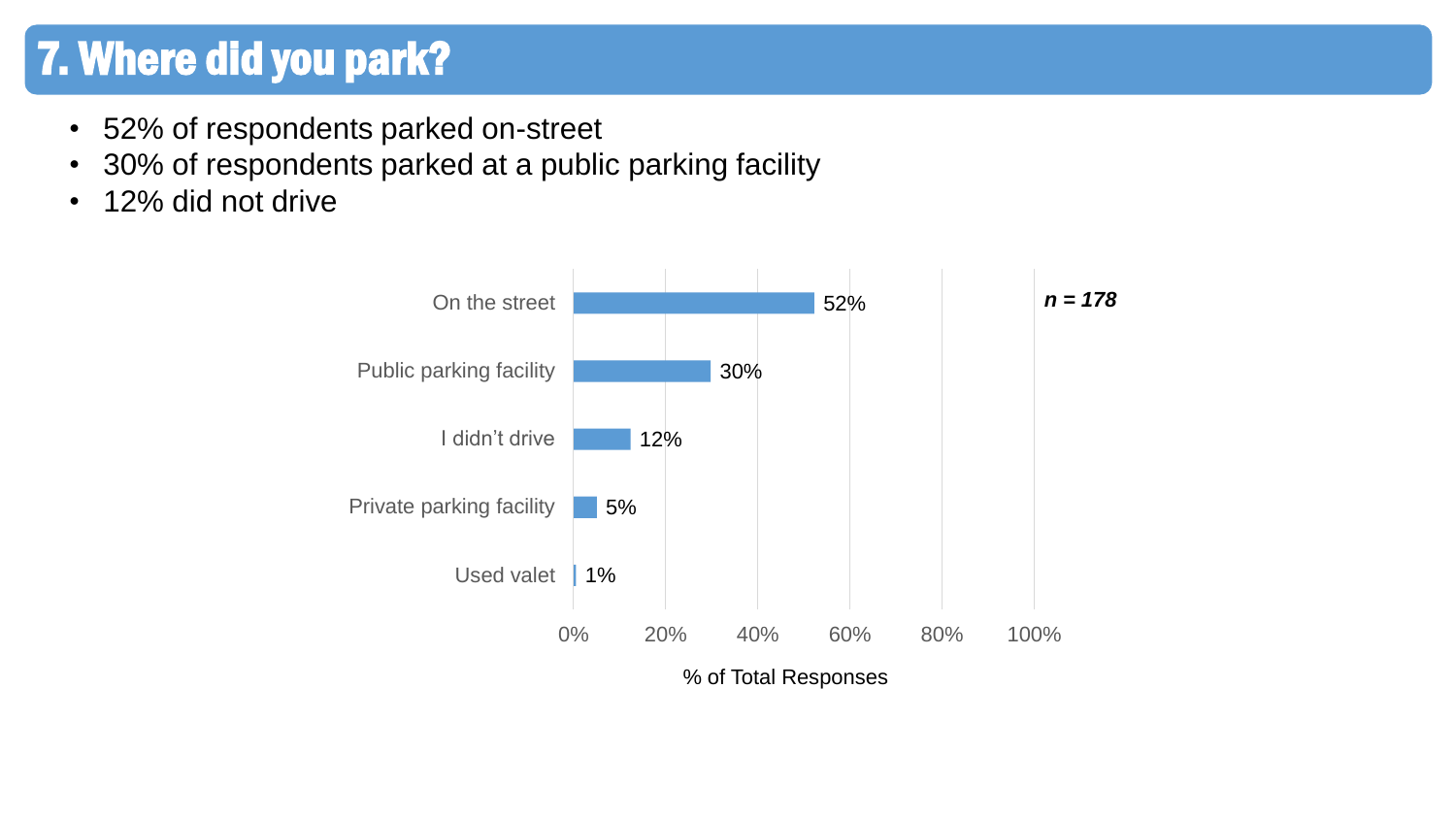#### 8. How far from your destination did you park?

- 58% of respondents parked within 2 blocks of their destination
- 31% of respondents parked 3 or more blocks from their destination

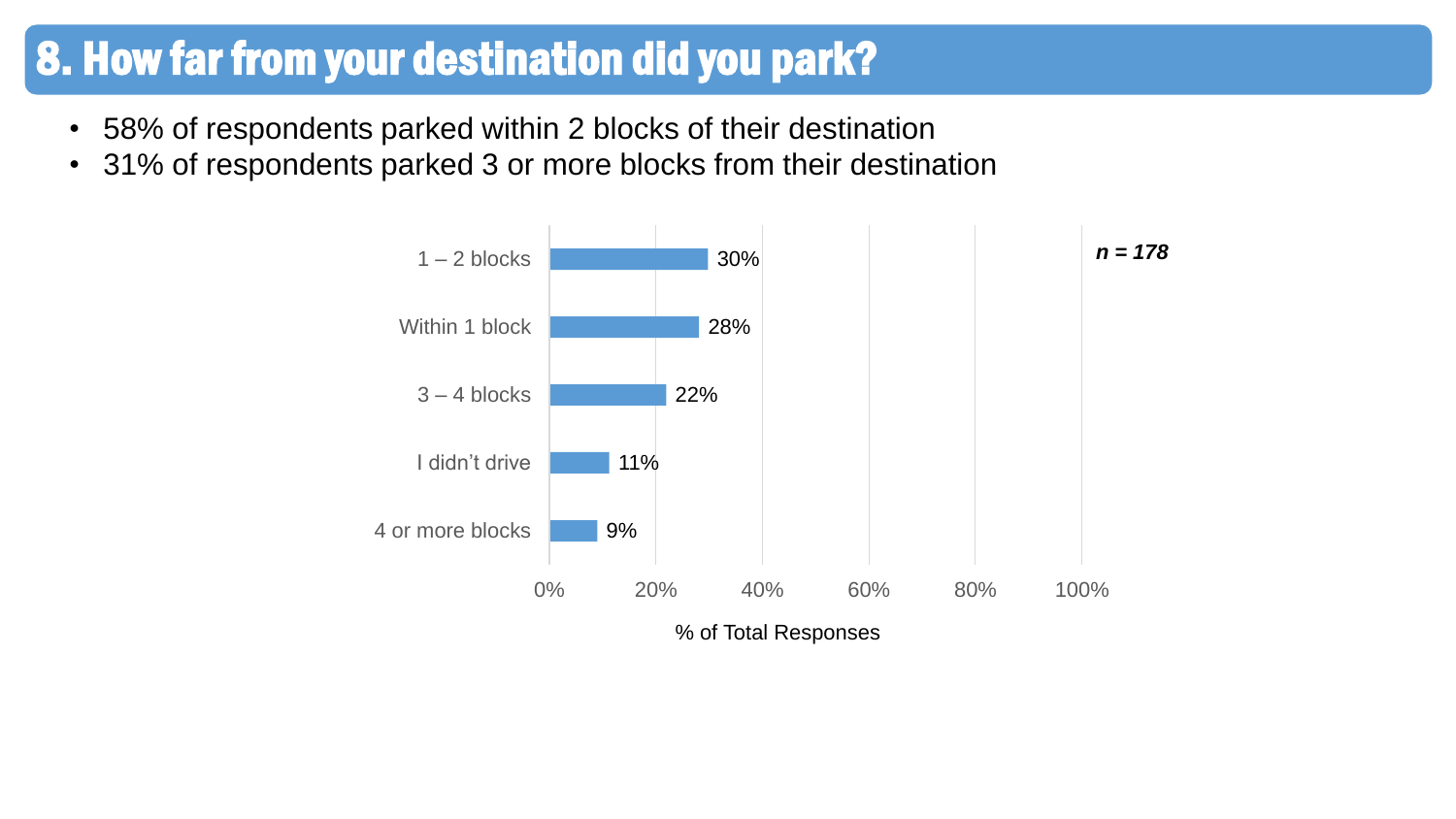#### 9. Please rate your experience parking in downtown Oceanside

- 35% of respondents were somewhat or very satisfied with their parking experience
- 34% of respondents were not satisfied with their parking experience

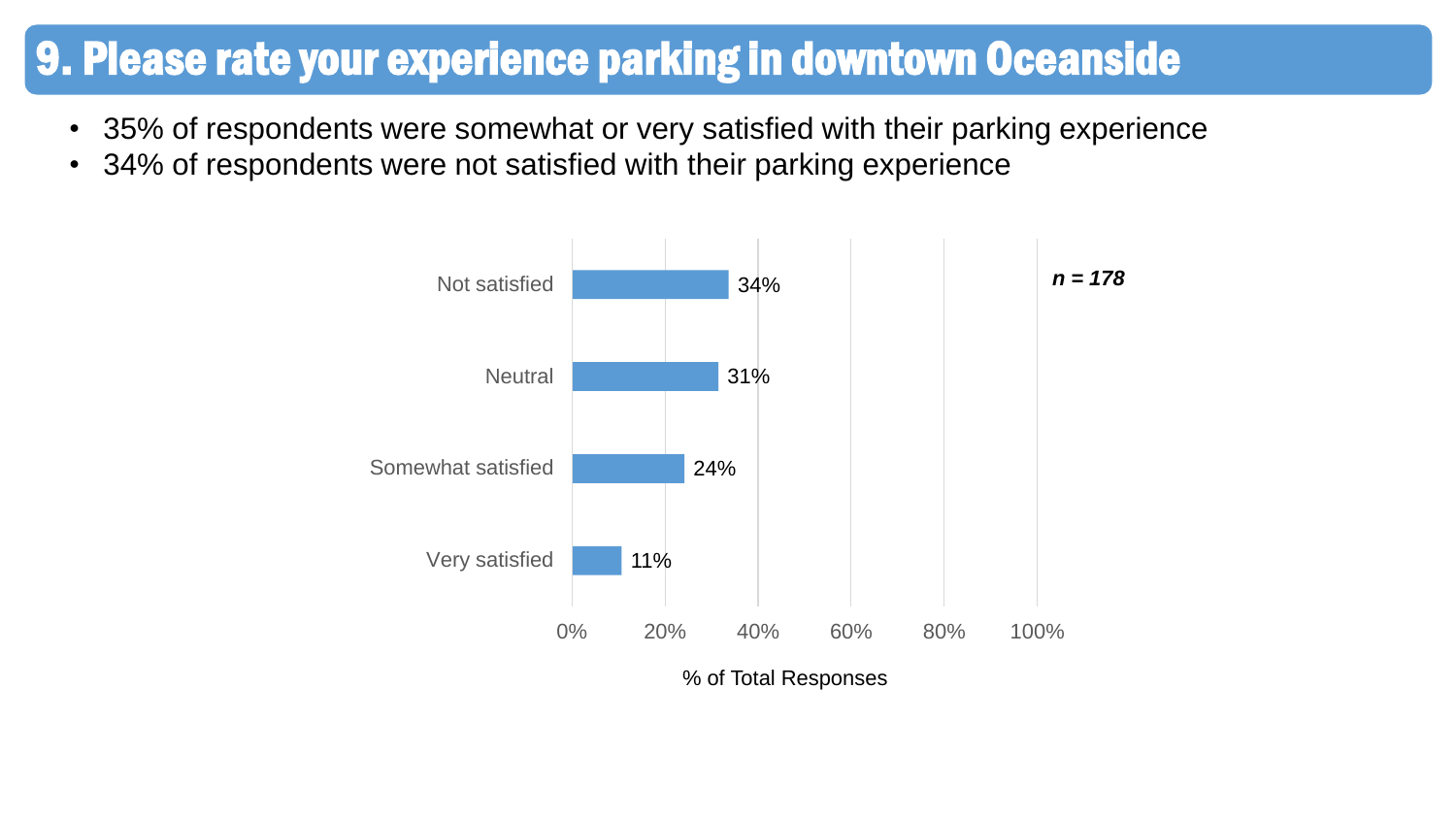#### 10. "I am willing to pay for parking if it means I can stay in a parking space for a longer period of time."

- 45% of respondents either agreed or strongly agreed
- 55% of respondents either disagreed or strongly disagreed

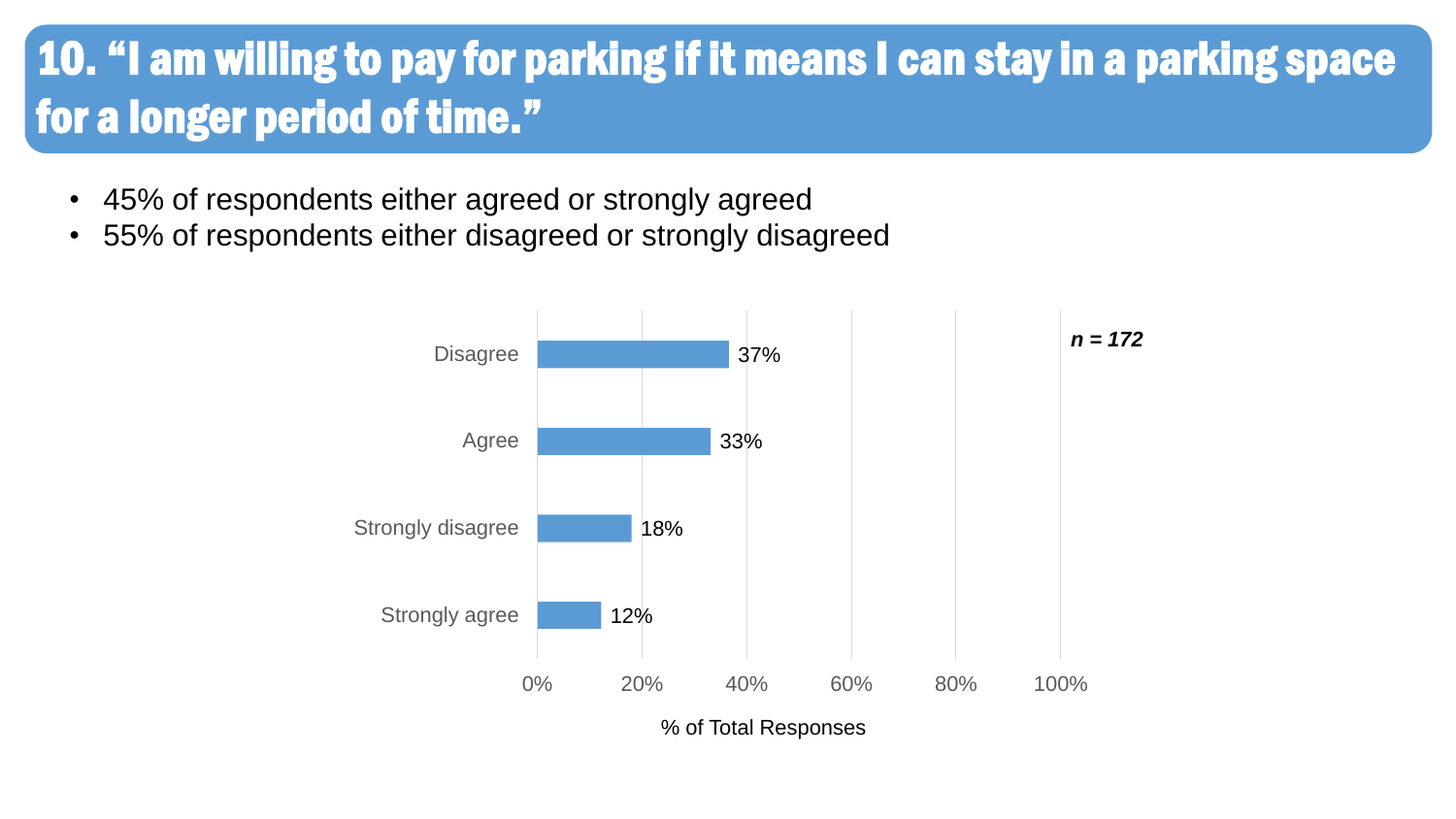#### 11. "I am willing to pay for parking if it means I will more easily find a parking space.."

- 57% of respondents either agreed or strongly agreed
- 43% of respondents either disagreed or strongly disagreed

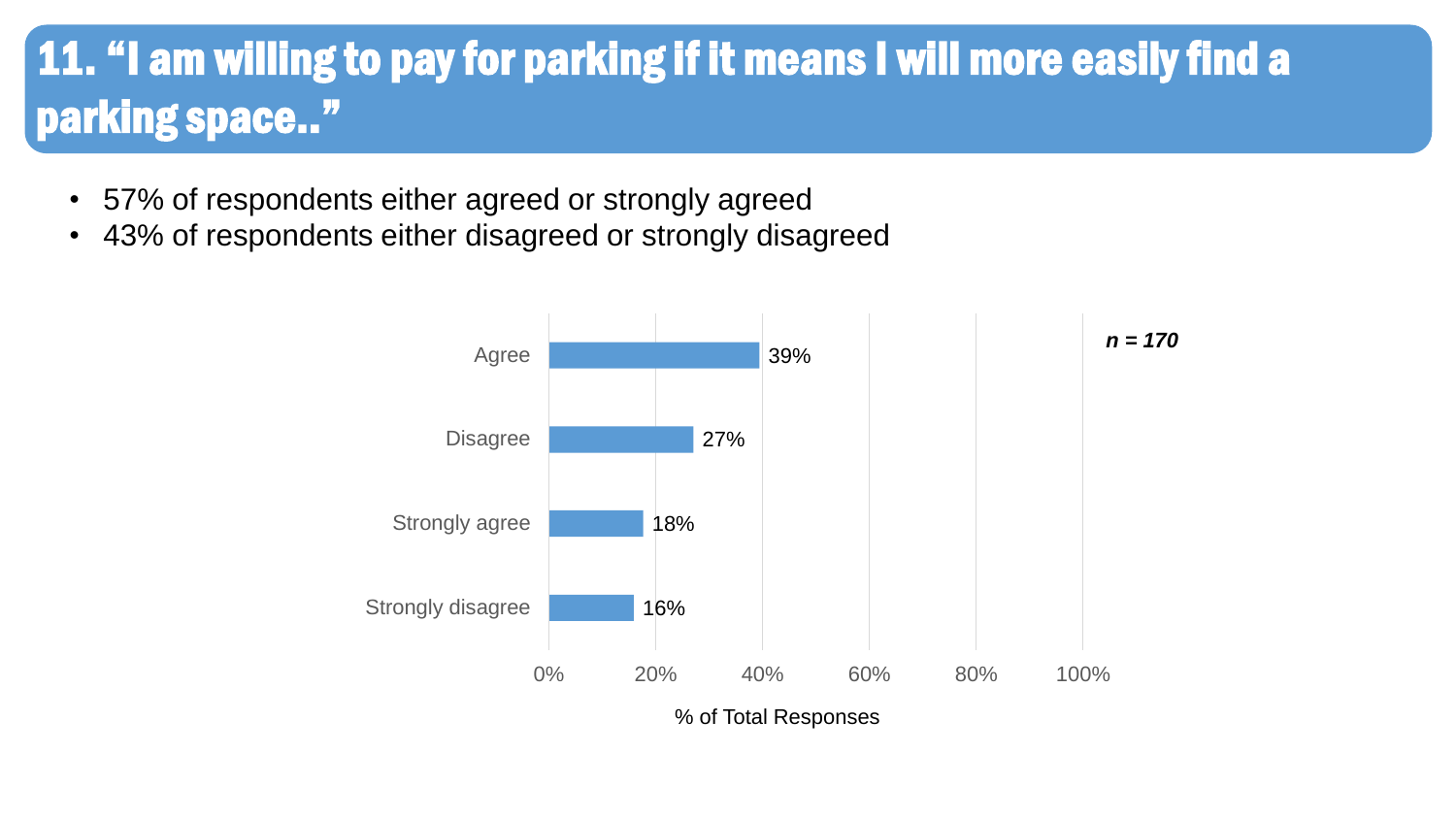#### 12. If you were able to pay for parking using your mobile device would you use it?

• 60% of respondents would utilize mobile payment if it was a payment option



% of Total Responses

- Reasons why respondents would not use mobile payment include:
	- Do not want to pay the additional charges
	- Do not want to download another mobile app
	- Prefer to pay with cash
	- Prefer free parking
	- Safety and security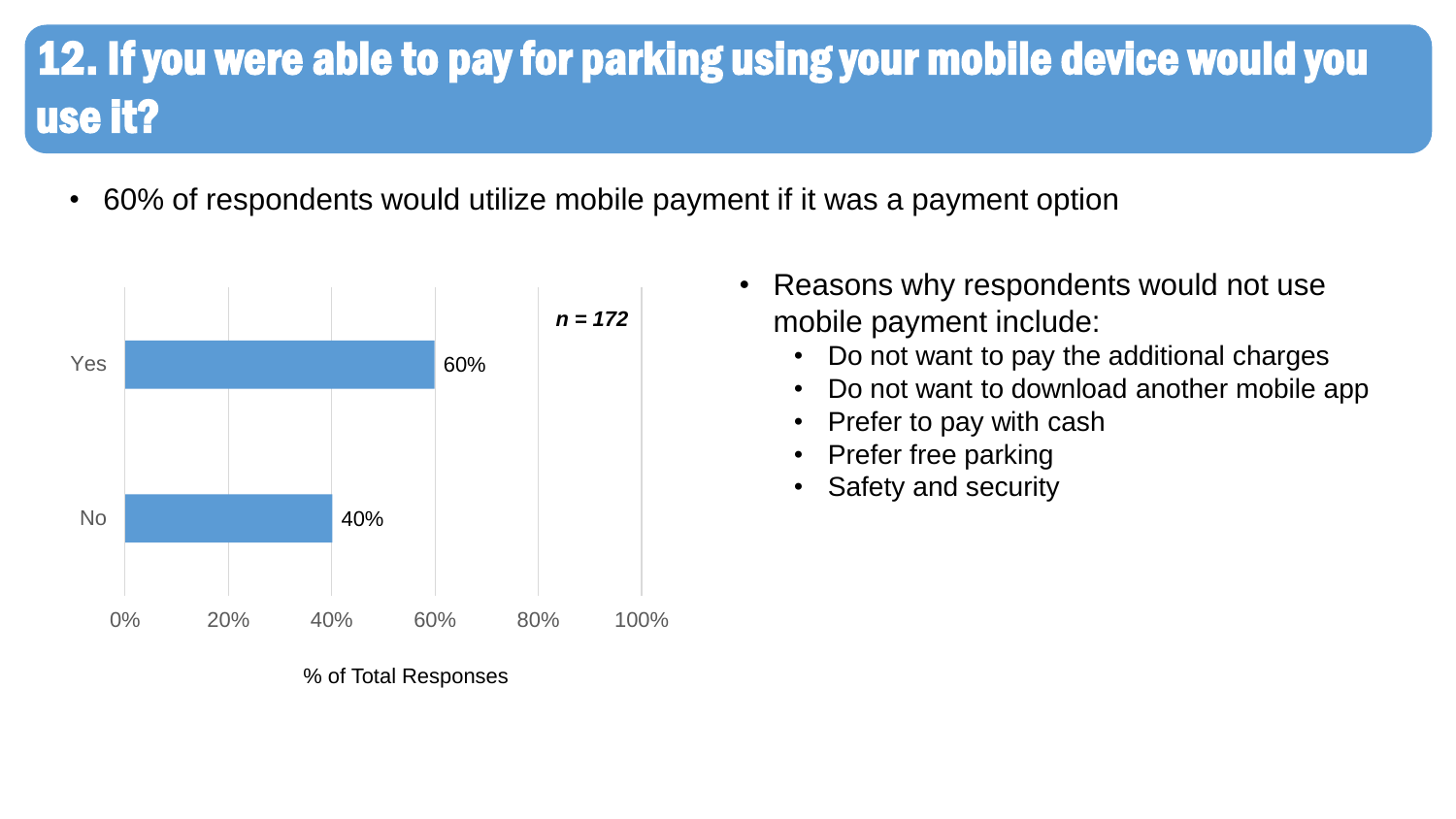#### 13. If you could change one thing about parking in downtown Oceanside, what would it be?

#### **139 responses included:**

- Provide more parking (48)
- Provide more free parking (18)
- Eliminate reverse parking on Mission Avenue (8)
- Improve safety and security (7)
- Reduce paid parking rates (6)
- Less commercial development (6)
- Increase parking enforcement (5)
- Increase ADA parking (5)
- Eliminate paid parking (3)
- Improve parking signage (3)
- Provide more accessible parking (3)
- Increase parking time limits (3)